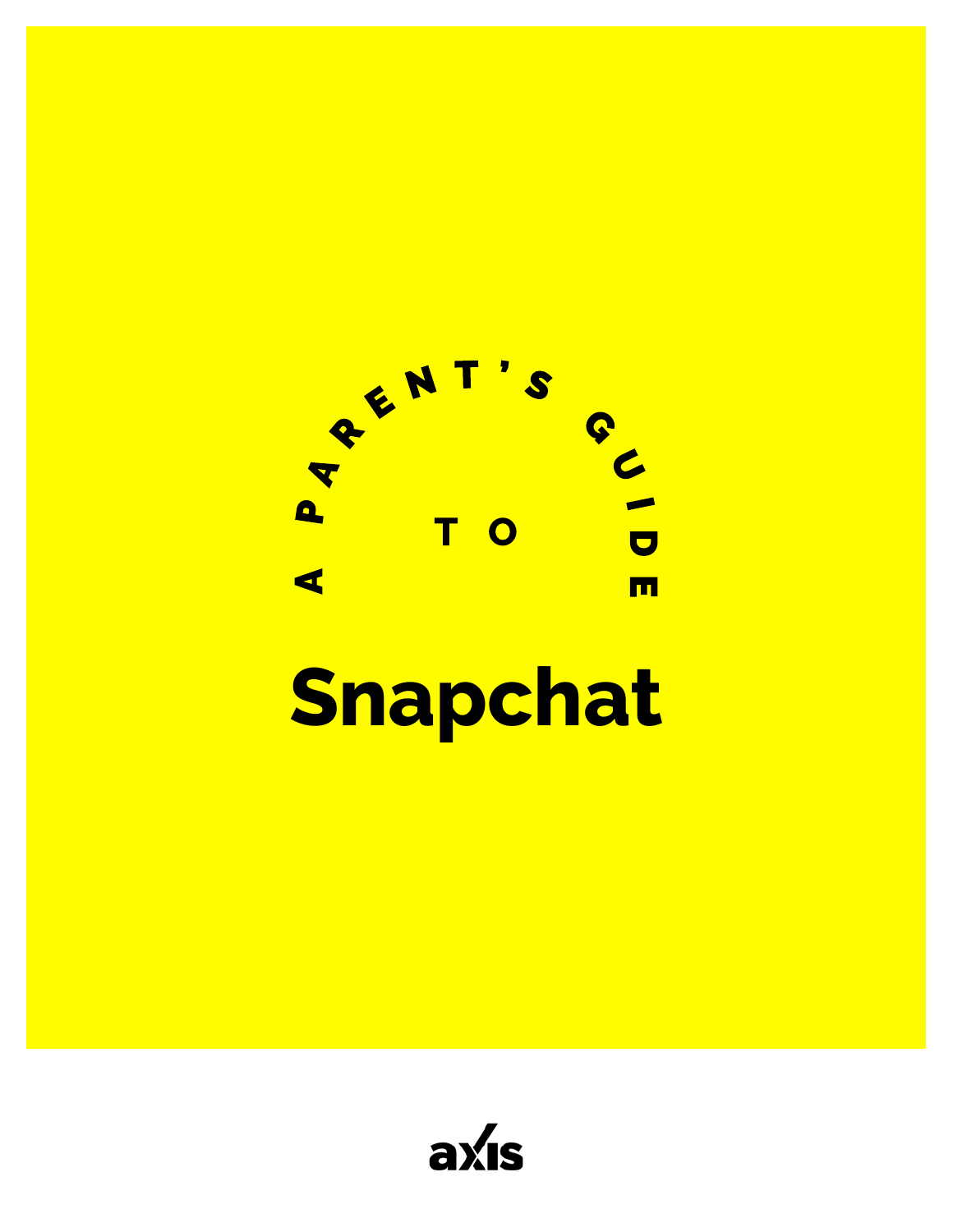# Welcome to the Mysterious World of Snapchat

Snapchat took the world by storm, capturing teens' attention like Facebook did in its infancy. And while its popularity remains high, adults everywhere are still scratching their heads as to why. Now with more features that increase its popularity and continue to be mimicked by other platforms, it's important that we parents understand how it works, why it's so popular, and how to have formative conversations about it with our teens.

#### What is Snapchat?

A communication app that allows users to exchange pictures and videos that disappear after the amount of time prescribed by the sender OR after the receiver closes it, depending on settings chosen by the sender. Users can also exchange private chat messages that can be saved. Though pictures/videos disappear, they can be saved by the receiver via screenshot (the sender will be notified if this happens—unless, of course, a user knows [how to get around the notification](https://www.techadvisor.co.uk/how-to/social-networks/how-screenshot-on-snapchat-without-them-knowing-2017-3634217/)—

but they cannot stop the receiver from doing so). Currently, phone calls can also be made.

#### What's a Snapchat "Story"?

A set of photos or videos that [can be made public.](https://support.snapchat.com/en-US/ca/stories) The story is only viewable for 24 hours, but other users can view it an unlimited number of times during that window. (Recently, both [Instagram](http://blog.instagram.com/post/148348940287/160802-stories) and [Facebook](https://blog.bufferapp.com/facebook-stories) copied Snapchat by adding a story feature to their platforms.) Now's a great time to mention that the best way to understand an app is to experience it ourselves. So we highly recommend downloading it and looking around, noticing different things like navigation, ease of use, features, how it makes you feel, etc. If you have someone you trust, have them download the app, too, then try sending each other a few snaps.

#### What's the difference between "My Story" and "Our Story"?

When a user wants to put a video or a picture in their "story," they have the option to place it as "My Story" or "Our Story." My Story is specific to a user and allows every one of the user's friends to see the video or picture. Our Story is specific to an area, so it's essentially the collective story being told by all the users in one location. A user can post a video or picture to an area's story (e.g. a concert, sporting arena, college campus, etc.; see Snap Maps below), which allows everyone in that area to see the video or picture.



#### What's a "Snapstreak"?

[A record](https://support.snapchat.com/en-US/a/Snaps-snapstreak) of how many days in a row two users have Snapped (not chatted) each other. It's denoted by the  $\bigcirc$  emoji and a number, which indicates how long that streak has been going on. If a

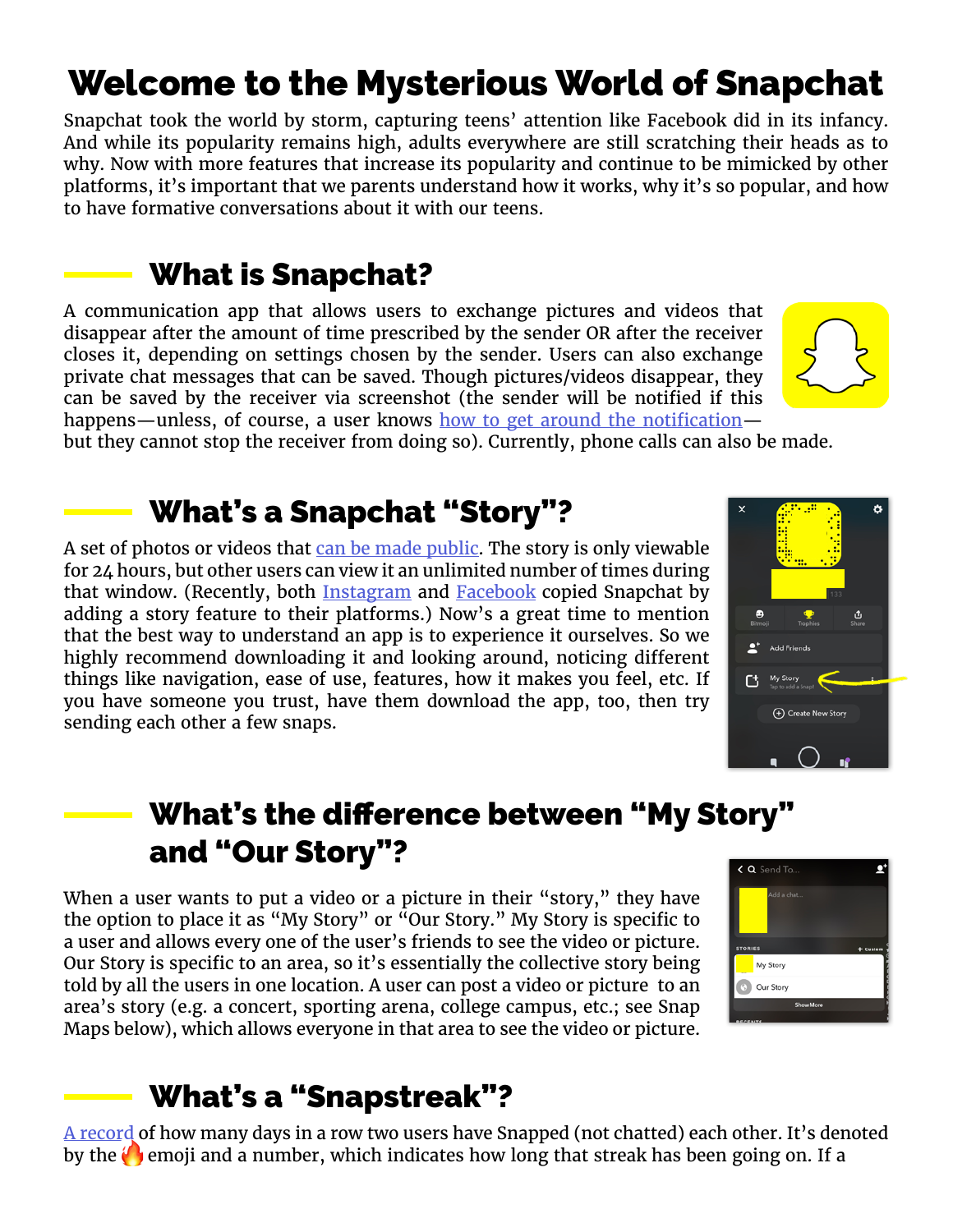$\blacktriangleright$  emoji appears next to the fire emoji, it means that the streak will expire unless both users Snap each other soon.

#### What do emojis next to users' names mean?

The emojis mark how often a user interacts with other users, creating a hierarchy of friendship. It's a private feature, meaning a user's friends can't see who that user's "best friend" is. Check out [Snapchat's official explanation](https://support.snapchat.com/en-US/a/friend-emojis) of all the different emojis and what they mean.

#### What's Snapcash?

Snapchat partnered with [Square](https://en.wikipedia.org/wiki/Square,_Inc.) to give users a way to send each other money through the app. The terms of use require the user to be 18+ and have a credit/debit card or a checking account.

#### What are Snap Maps?

[Interactive maps](https://support.snapchat.com/en-US/article/about-snap-map2) that are automatically tagged with a location when a user uploads a picture. Basically, they share the current location of the user with whoever is approved to see the location.

To access them, the first time a user opens the Snap Map (by pinching/zooming out of the camera screen), they are prompted to share their location with Snapchat. After accepting the prompt, the user is then asked to set their privacy setting. There are three levels: All My Friends (which allows anyone on a user's friend list to see their location), Select Friends (which allows the user to decide which friends can see their location), and Ghost Mode (which means no one but the user can see their location). A user can select one level, then easily and quickly select another at any point. It should be noted that, after negative feedback, Snapchat made it so that the user's location only updates while Snapchat is open. Adding to your Story will also add a marker on the map until that Story expires.

There also is an explore feature where the user can click on any

specific area in the world and see the stories specific to that area. For example, a person in Columbus, OH can choose to post a public story to that area and someone from Colorado Springs, CO can view it.

#### Any other notable features?

The **Discover section** is a place where brands can post their own curated stories for users to view, as well as where [new original TV shows](https://www.usatoday.com/story/tech/talkingtech/2017/01/29/tv-shows-go-into-overdrive-snapchat/97142416/#) made specifically for Snapchat are found. As is true for traditional media outlets, the content in this section is full of ideas, good and bad, but it's much harder to monitor what users are viewing. Also, one's "[Snap score"](https://support.snapchat.com/en-US/a/hiscore) is a measurement of how often one interacts with others on the app.

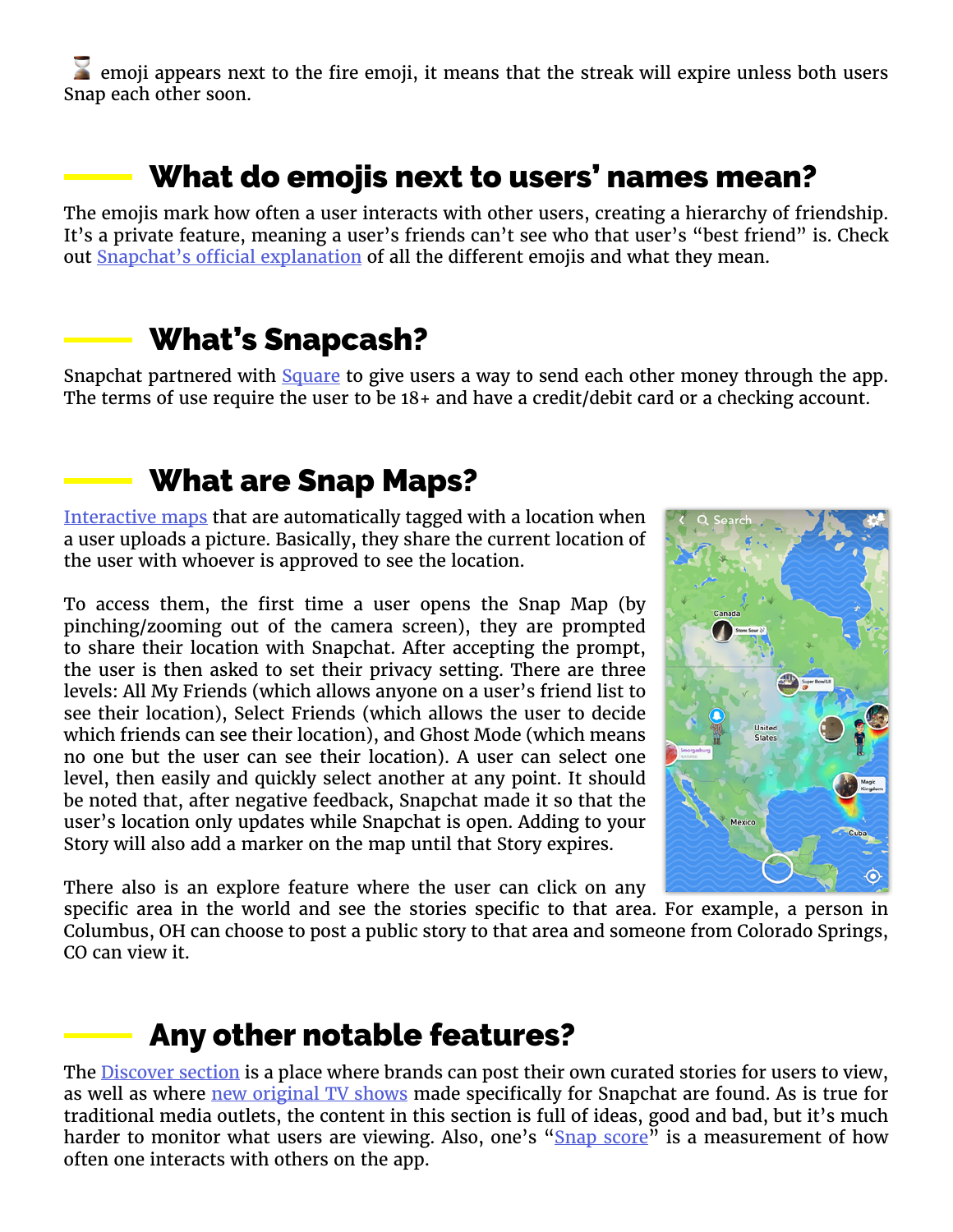# What if I don't want my teen to see specific stories?

By swiping left from the main screen, a user accesses the **Discover page**. A user's friends' stories appear at the top of the page, underneath which are rows of stories from brands and celebrities, which are categorized as "For You." If a user decides he/she doesn't want to see content from a brand or a celebrity, he/she can simply tap and hold on that tile until a dialogue box (see second image) appears, then select "Hide." (One can also tap and hold, then select "Subscribe" to be notified when that brand posts new stories.)

Clearly, Snapchat can't be modified enough to keep a user from finding or stumbling upon objectionable or age-inappropriate content. This may play into one's decision as to what age a child should be allowed to be on the platform, if at all.

However, we highly recommend that we parents approach the app and our children's desires to use it as an opportunity for conversation and discipleship, rather than simply writing it off as dangerous and inappropriate and telling our kids to never speak of it. Ultimately, our goal as parents should be to train our children to choose to walk away from content that hurts them or



causes them to love God less (rather than making that decision for them). That is more easily accomplished by helping them see why content is harmful and allowing them to ask questions and be honest, not by issuing an executive order or saying "Because I said so." (See below.)

# Why do my teens use it *so often*?!

Snapchat is very private, and largely the appeal is that whatever is sent doesn't have to be permanently out there for anyone to see [\(although this is never actually the case\)](http://abcnews.go.com/Technology/deleted-snapchat-photos/story?id=23657797). In addition, the communication style is quick and easy, meaning you can visually share an experience with anyone anywhere with a push of a button, rather than spending time finding the perfect angle and filter before posting, as is the norm on Instagram these days. In addition, there is pressure [to be "cool" amongst friends](https://www.thrillist.com/tech/nation/snapchat-numbers-scores-everything-you-need-to-know) by having a high Snap score, so more interaction with the app equals a higher score, which sadly translates to higher social worth.

#### Who can see my child's Snaps?

As with Facebook, users must "add" one another on the app to be connected—meaning each user has control of who can see their snaps and who can chat with them. However, there are other [privacy settings](http://visihow.com/Edit_Who_Can_Send_You_Snaps_and_View_Your_Story_on_SnapChat) that can be changed to ensure that only certain people can send a user snaps or view their story.

# What are the dangers?

Sexting has always been [the main concern](http://mashable.com/2017/02/07/snapchat-sexting-revolution/#TSmyIdCXVaqb). The app also comes with many picture filters that can completely alter someone's appearance, <u>[for better or worse](http://www.fox26houston.com/news/142702406-story)</u>, meaning a user never has to show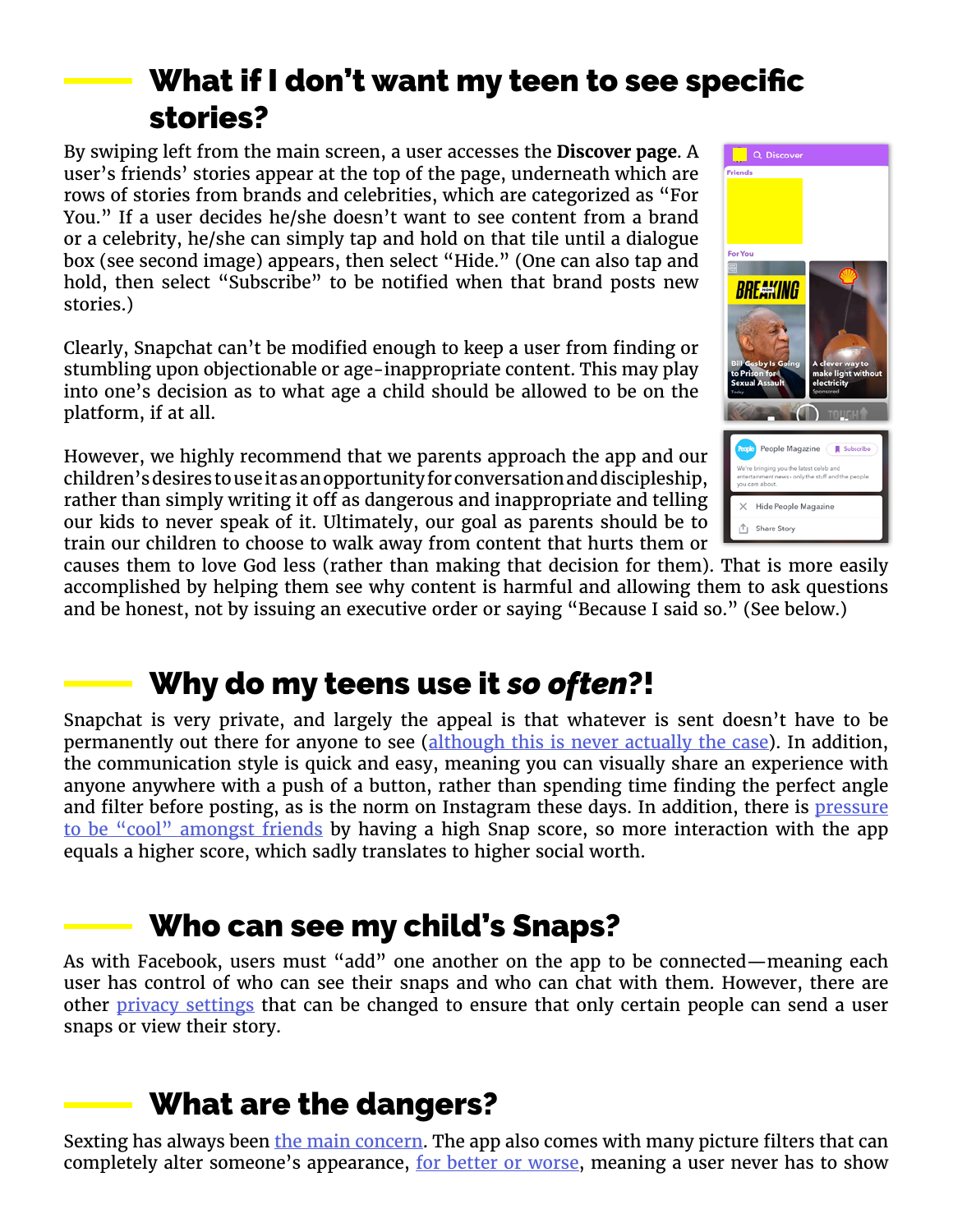his/her real appearance. This isn't a new concept, but when it comes to issues of self-image and peer validation, it needs to be addressed. Keep in mind also the residual dangers of a user's choice of friends: Anyone who uses the app to sexually attract other people, slander someone else's name, or even simply post vulgar content can always have their privacy settings open, so that anyone[—friend or not—](https://support.snapchat.com/en-US/a/privacy-settings)can view their Story. [This dad](http://foreverymom.com/family-parenting/dad-rescues-daughter-from-sex-traffickers-says-beware-of-snapchat/?utm_source=Facebook&utm_medium=Susannah&utm_campaign=dad+warns+) also warns that the app can be used by predators to groom and lure users into sex trafficking. Finally, the Discover section is full of ideas (often highly sexual) from brands that could be influencing your child. [Buzzfeed, Comedy](http://variety.com/2016/data/news/snapchat-content-survey-how-much-millennials-actually-use-live-stories-discover-and-more-1201736616/) [Central, Cosmopolitan,](http://variety.com/2016/data/news/snapchat-content-survey-how-much-millennials-actually-use-live-stories-discover-and-more-1201736616/) and many other brands may be subversively teaching your child how to view the world.

#### Can I see who my child is friends with?

If you can't log directly into his/her account, no. A user's "best friends" used to be public, but in keeping with its roots, Snapchat made that information private [in 2015.](http://wojdylosocialmedia.com/see-other-peoples-friends-on-snapchat/) The privacy/secrecy is part of the appeal of the app for younger generations.

# Is it bad to ask to be friends with my child?

There's something to be said for learning to speak your child's language and communicate with him/her in a way he/she understands. So for some kids, connecting with them on Snapchat could be the only way you can reach them or the way they prefer to communicate with you. However, younger generations are all about authenticity, so using the app without understanding its nuances and etiquette could actually bother your teens more than help you reach them. And being connected with your child on Snapchat doesn't mean you can see everything he/she does, so consider doing so carefully. If you're concerned about inappropriate behavior or relationships, a better approach might be temporarily revoking app privileges and having conversations with them about your concerns until trust is restored.

#### Can I access my child's account? *Should* I?

By having the username and password, an account can be accessed via the app or [by computer](https://www.usatoday.com/story/tech/columnist/saltzman/2017/02/18/use-these-made-for-mobile-apps-when-youre-stuck-in-front-of-a-desktop/98010966/#) (with some difficulty, though; the platform is designed for mobile, so snapchat.com doesn't offer much in the way of account use and access). Be careful—even if you ask your child to remove his/her account, there are [many ways to hide it](https://www.engadget.com/2014/03/26/how-to-completely-hide-any-app-or-folder-on-your-iphone-or-ipad/) on a phone. As for whether you should access your child's account, absolutely. Especially when dealing with minors, parents are directly responsible for their child's social media actions, whether they have prepared and monitored them or not. The decision to let a child access social media does not begin and end with the creation of an account. Our children need help understanding how their reputation, habits, and interactions all have great consequences.

#### Are there Parental Controls? How do I use them?

In terms of password-protected settings, no. It's possible to set up a user's privacy settings [in a more secure way](https://www.internetmatters.org/parental-controls/social-media/snapchat/) (see images on next page), but if a child has access to his/her account, then he/she can change these settings at any point. Currently, there's no way to block content from brands, but it's possible to block other users. More reasons to talk to our kids about the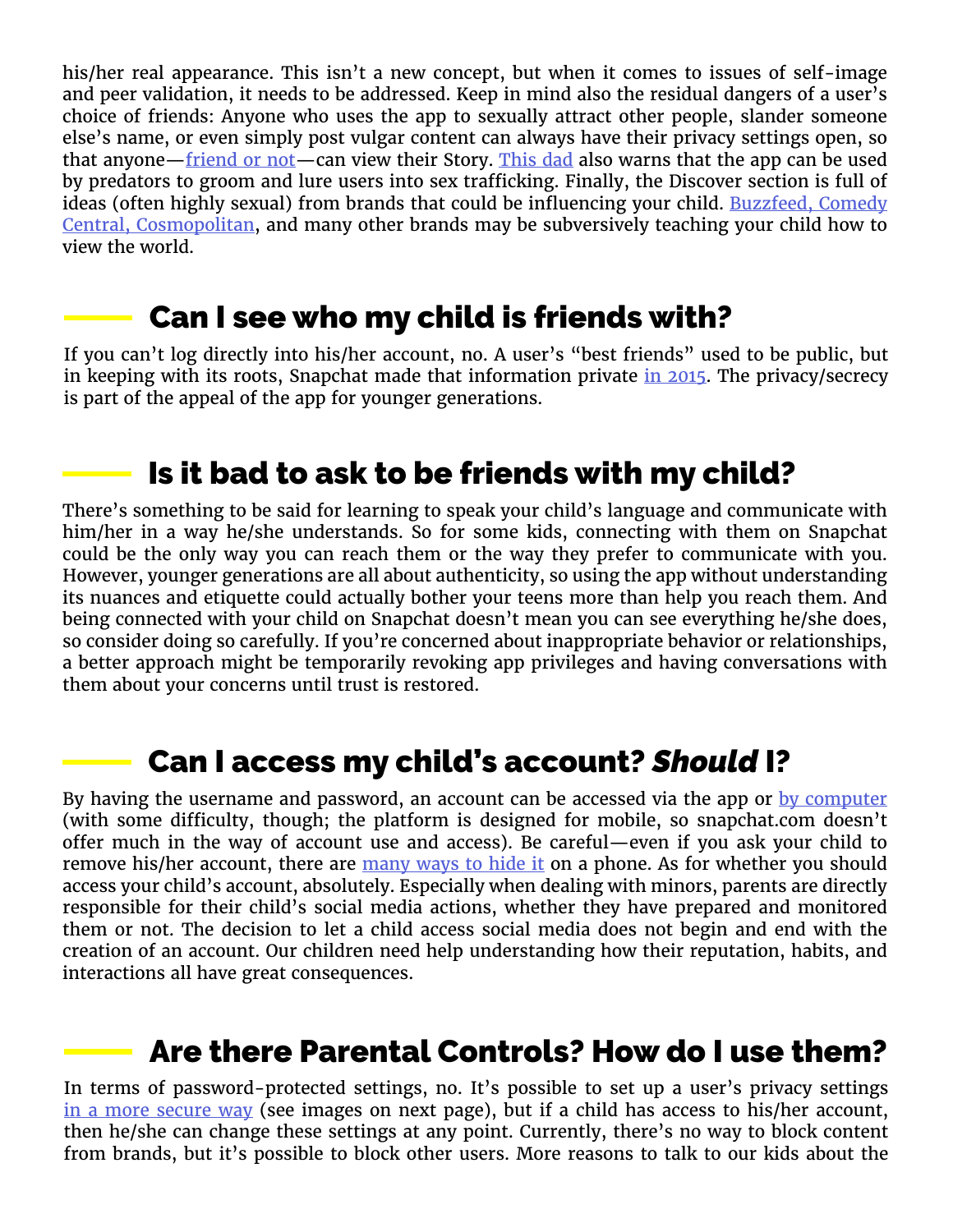risks of using the app and considering making them wait until a certain age before they can use it. As for setting time limits on the app, check out our **Parent's** [Guide to iOS](https://axis.org/guides#img-28010-187) and our [Parent's Guide to Android](https://axis.org/guides#img-16080) for using the phone's features to limit a child's daily use. But always remember to explain why you're implementing the limits and strongly emphasize that it's because you want what's best for them (not because you're a jerk who hates them).



# At what age should I let my child use it?

Each child's capacity to handle the responsibilities of online interaction grows differently, depending on their journey. A good place to start would be asking them questions like: "What are the main reasons you want a Snapchat?" "Would you be comfortable letting me view what you snap to other people?" or even "Can we be friends on Snapchat?" Open conversation is always a great first step in determining if your child is ready for social media. Allow your child the opportunity to slowly build trust and be responsible while still making it clear that there will be consequences for poor decisions. Ultimately, social media is an earned privilege, not a right.

#### How do I talk with my kids about the app and its effects?

Conversations are one of the most powerful tools we parents have. Millennials and Gen Z don't simply accept an idea because it comes from an authority or because that's the way it's always been done. Rather, they want to understand the evidence or reasoning behind something before they commit or change their actions. Though this can come across as being bull-headed, stubborn, or confrontational, it's actually a very good thing! As parents, we simply need to take the time to help them analyze and understand how things like Snapchat are affecting them.

To get the conversations going, here are some topics to address and questions to ask:

- *• General.* What do you like about Snapchat over other platforms? What do you not like about it? Would you want your son/daughter to be on it? Why or why not? Do you think it's safe? Do you ever feel unsafe on it?
- *Privacy*. Do we have a right to privacy? Why or why not? Does our age change how much privacy we should have? Does being under someone else's roof and authority change that? What's the difference between privacy and secrecy? What does God's Word say about both? Where does accountability come in?
- *• Image*. How does Snapchat make you feel compared to Instagram? Is there more or less pressure to look a certain way? Why? How do the filters change the way you look at yourself? Do you think it matters if you conform to a certain way of looking in your posts? What happens if you don't?
- *• Popularity*. Why do you think the app created Snapscores? Does it make you want to use the app more in order to increase your score? How do you feel when someone else you know has a higher score than you do? How do you feel when someone posts something at an event that you weren't invited to? Do you think it matters that one's worth or value can be tied to their Snapscore? Do you think it would affect you positively or negatively to be part of that?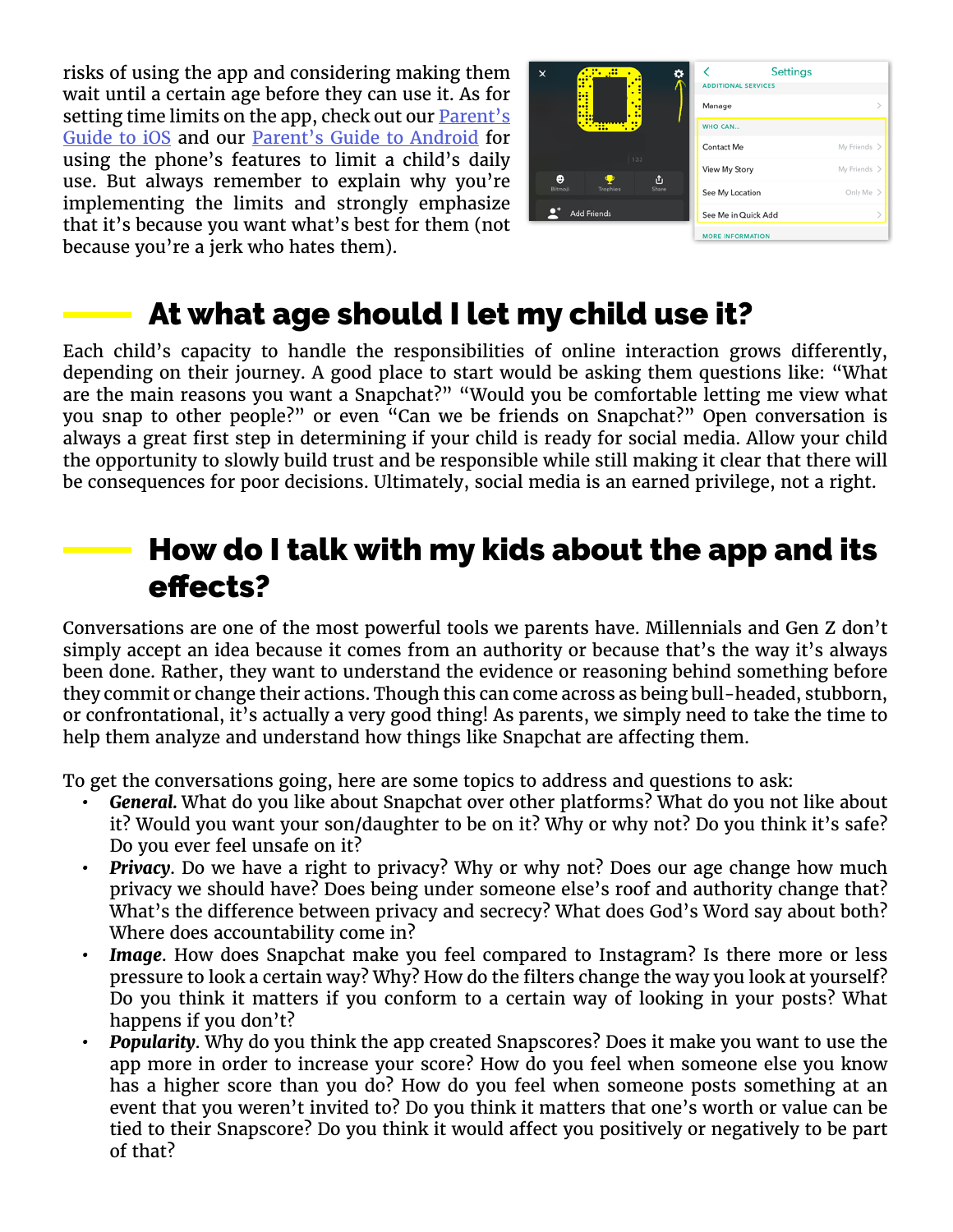- *• Safety*. Do you know who can see your location if you add to your Snapmap or to an area's Story? Why do you think it could be dangerous? Has someone you don't know ever connected with you on the app? Do you know that sexual predators use the app to find and groom people for sex-trafficking? How would you spot someone who's doing that? What would you do if it happened to you?
- *• Ideas*. Why do you think brands/celebrities spend so much time creating Shows and Stories that feel like a friend made them? Does it make you trust them more or less? Why do you think they use the images/videos they use? What do you think they are trying to accomplish by being on the app? What do you do if you come across something that is inappropriate? What do you define as "inappropriate"? Could a brand/person be teaching you something through their posts without you realizing it? Do you think that could have happened to you already? Are you ok with being influenced like that?
- *• Bullying*. Is it possible to bully others through the app? How? Have you ever been bullied? Have you ever bullied? Do you think you've ever unintentionally hurt someone else's feeling through your Snaps? Is there a way to use the app that is more inclusive everyone?

#### How do I delete the app or an account?

Here are instructions for *deleting an app* (Android and iOS), as well as instructions for *deleting the* [whole account.](http://www.androidauthority.com/delete-snapchat-account-691746/) But please be aware! Simply deleting the app from your child's device or deleting his/her account doesn't mean that he/she won't find ways to access it later. Many parents have mentioned that their teens simply login from a friend's phone or give their friends their login info so that their friends can use their account and keep streaks going. Or they will simply use a friend's phone to create a new account, though they will lose their scores and streaks and have to start all over again, which could do more harm than good for their relationship with you. Having a conversation with them about why you think they're using it inappropriately or how it's harming them could be much more beneficial than simply reacting out of anger or fear and making them delete their account.

#### My child is sexting! Now what?!

First, wait 24 hours to address the issue. It can be a shock to discover your child doing something inappropriate or that you never thought he/she would do, but taking the time to calm down, think rationally about the situation, and ask God for guidance is worth it. Once you've done that, you *must* address it by talking about it. See our [Parent's Guide to Sexting](https://axis.org/guides) for more help.

#### $\blacksquare$  Final thoughts

Snapchat is a fun, powerful social media platform. As with any similar platform, there are many risks involved with allowing your child to be on it. But it's not inherently evil, and with the right guidance and wisdom from you, it can be a fun platform through which your child can connect with friends. Yet accountability is paramount in our tech-based world, and as the parent, you can establish good boundaries and practices that better protect your children. We highly encourage implementing a social media contract in your home, like [this one](http://www.youthministrymedia.ca/resources-2/creating-a-social-media-contract-for-students/) or this [one.](https://www.verywell.com/social-media-contract-for-tweens-and-parents-3288520) And for any boundaries you implement, help your children see that those boundaries are motivated by helping your children flourish and live the best life God has for them.